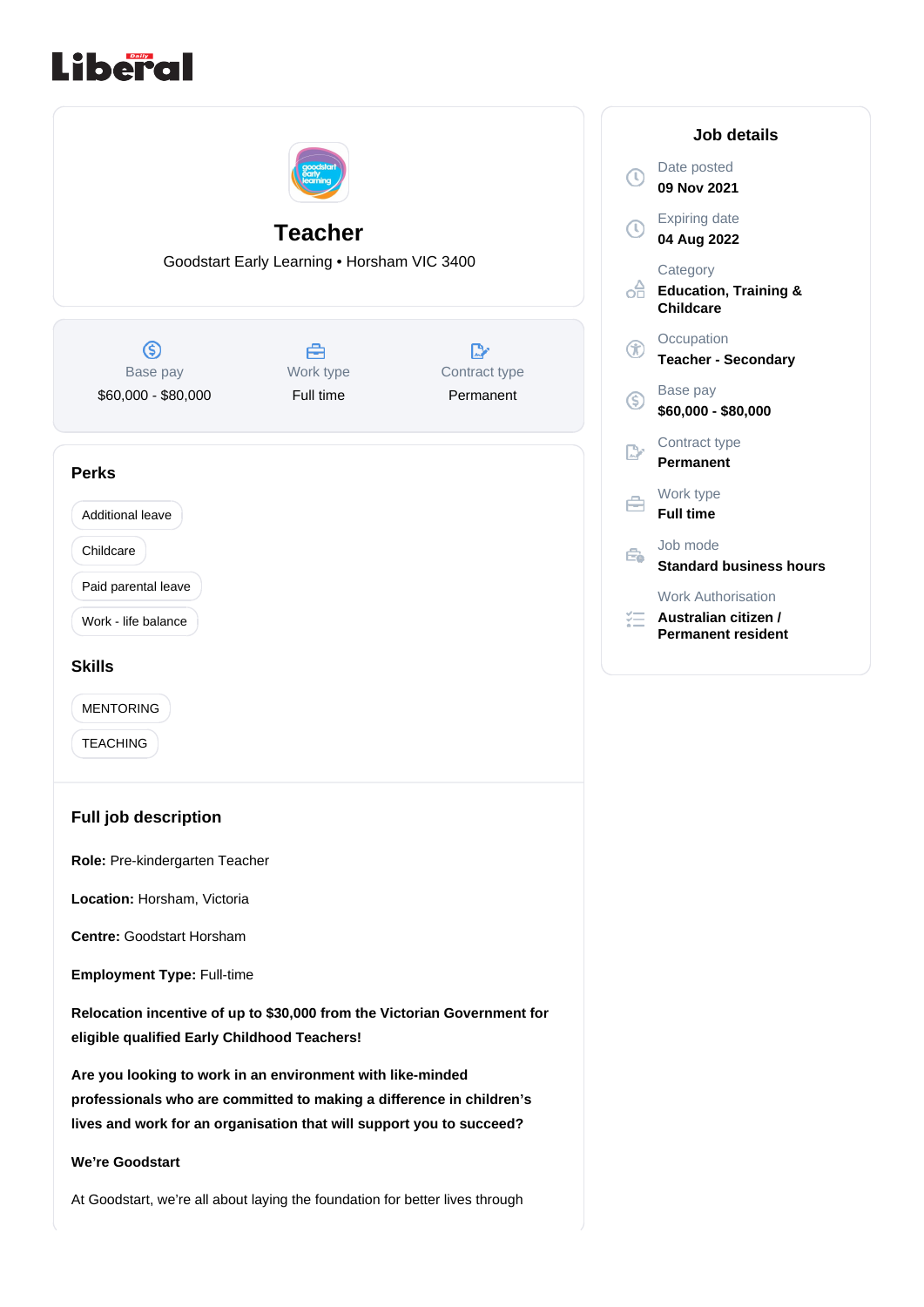amazing early learning experiences, and we know that we can't do that without great people like you!

From our centre directors to teachers and centre teams, we work together to make a real difference for children in those crucial early years.

Safety, health and wellbeing are more than just words to us, they are a personal commitment and a promise we make to our children, our families and each other every day.

We're Goodstart – a not-for-profit with a vision for Australia's children to have the best possible start in life.

### **Your Impact**

As a teacher at Goodstart Horsham you'll inspire a love of learning in children and foster their development through purposeful, intentional teaching practices that are delivered with creativity and energy. You will build meaningful relationships with families, so each child has a strong sense of belonging that supports them to thrive. Your love of teaching will be reflected in how you mentor and guide educational practices in your room, and in your work with the broader centre leadership team to develop, review, and implement high-quality early learning programs, to ensure you're achieving optimal outcomes for children.

### **About Goodstart Horsham**

Goodstart Horsham is a 70 place child care centre located in the central part of town, close to all local amenities, transport, schools and shops. The centre has strong community connections and collaborates closely with the local schools. The close-knit team is very supportive and take pride in their relationships with children and their families.

#### **What Goodstart can offer you**

There are so many reasons to join the Goodstart family. Let's start with the benefits!

- Teacher accreditation/registration we offer state-specific support to help you through this process
- Competitive pay you'll get paid on par with state primary school teachers
- Paid professional development we offer a range of opportunities to grow your skills and your career
- Wellbeing focus you'll get two extra days off per year, and our dedicated wellbeing program will ensure you get the support you need, when you need it most
- Additional leave you'll have the option to purchase extra leave for even greater work life balance
- 4 weeks paid parental leave increasing to 6 weeks from December 2023